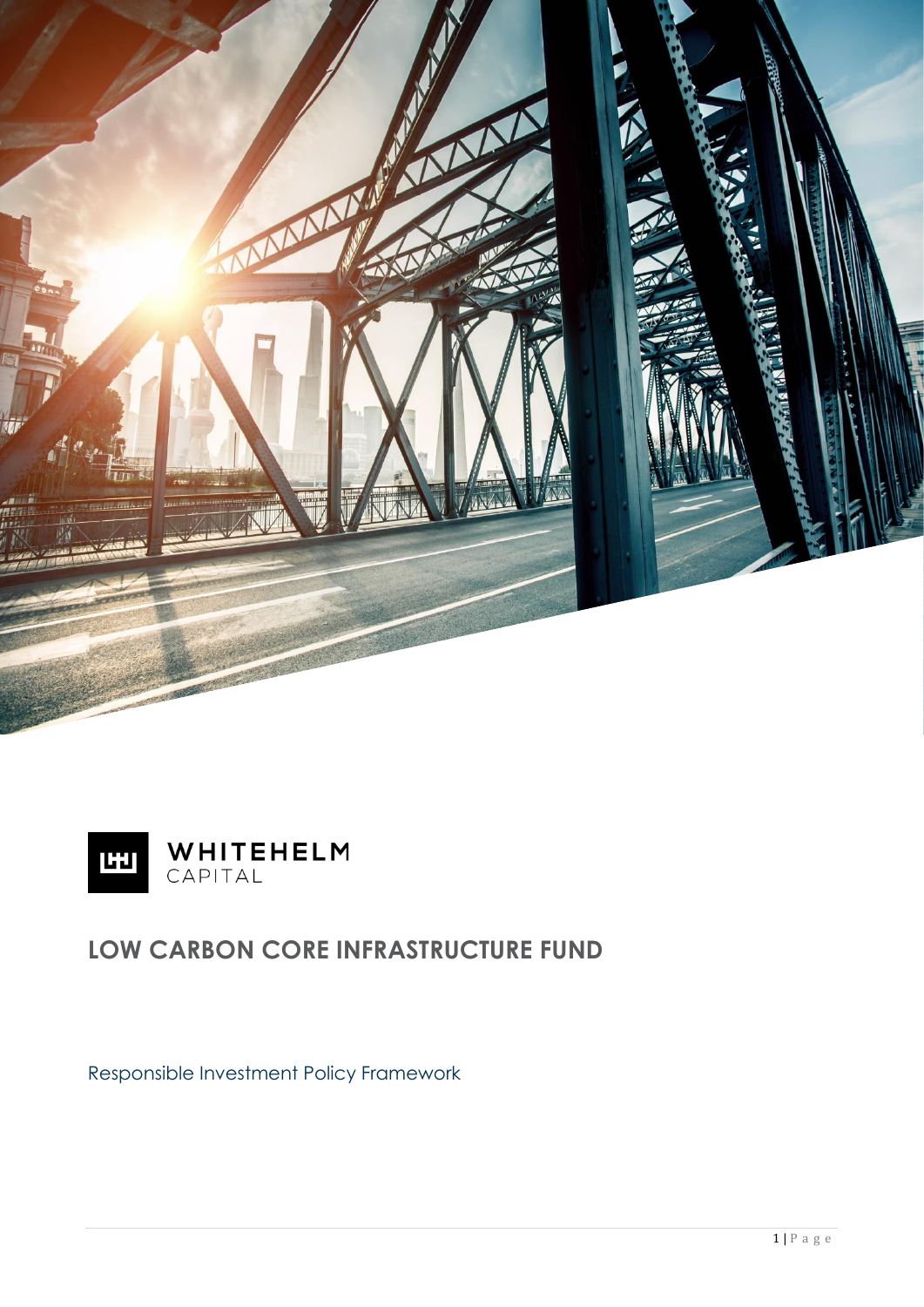The Responsible Investment Framework consists of:

- The Whitehelm Capital Sustainability Policy
- The Whitehelm Low Carbon Core Infrastructure Fund Responsible Investment Code
- The Whitehelm Low Carbon Core Infrastructure Fund Screens and Blacklist
- The Whitehelm Low Carbon Core Infrastructure Fund Proxy Voting and Engagement Policy

This framework applies to the following funds:

**The Whitehelm Low Carbon Core Infrastructure Fund**, a sub-fund of the Fidante Partners Liquid Strategies ICAV, an open-ended investment company, with segregated liability between sub-funds, established under the laws of Ireland and authorised by the Central Bank of Ireland as a UCITS.

And

**The Whitehelm Low Carbon Core Infrastructure Fund – Unhedged** (ARSN 631 299 084), an Australian registered managed investment scheme.

Last update: June 2021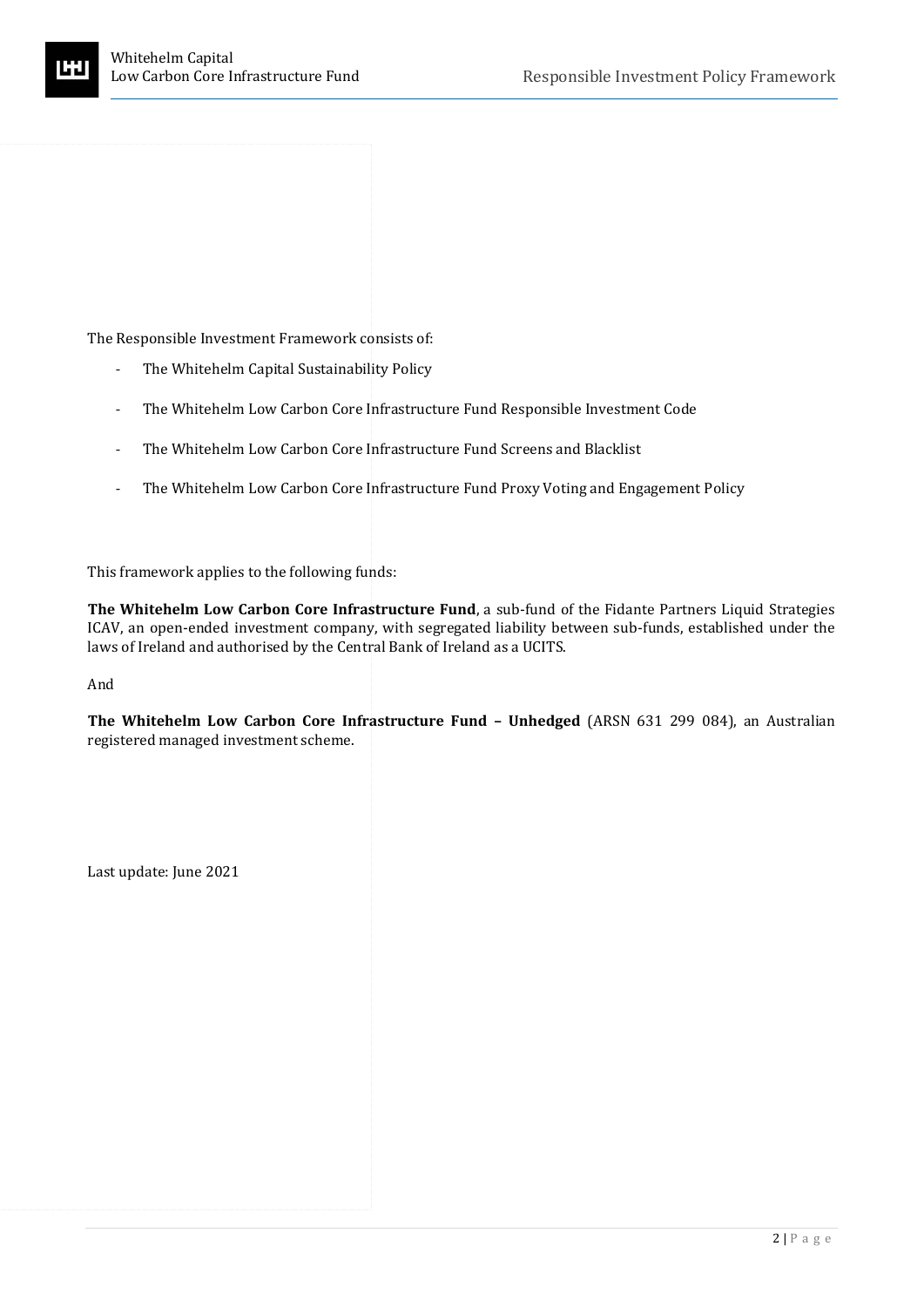# **CONTENTS**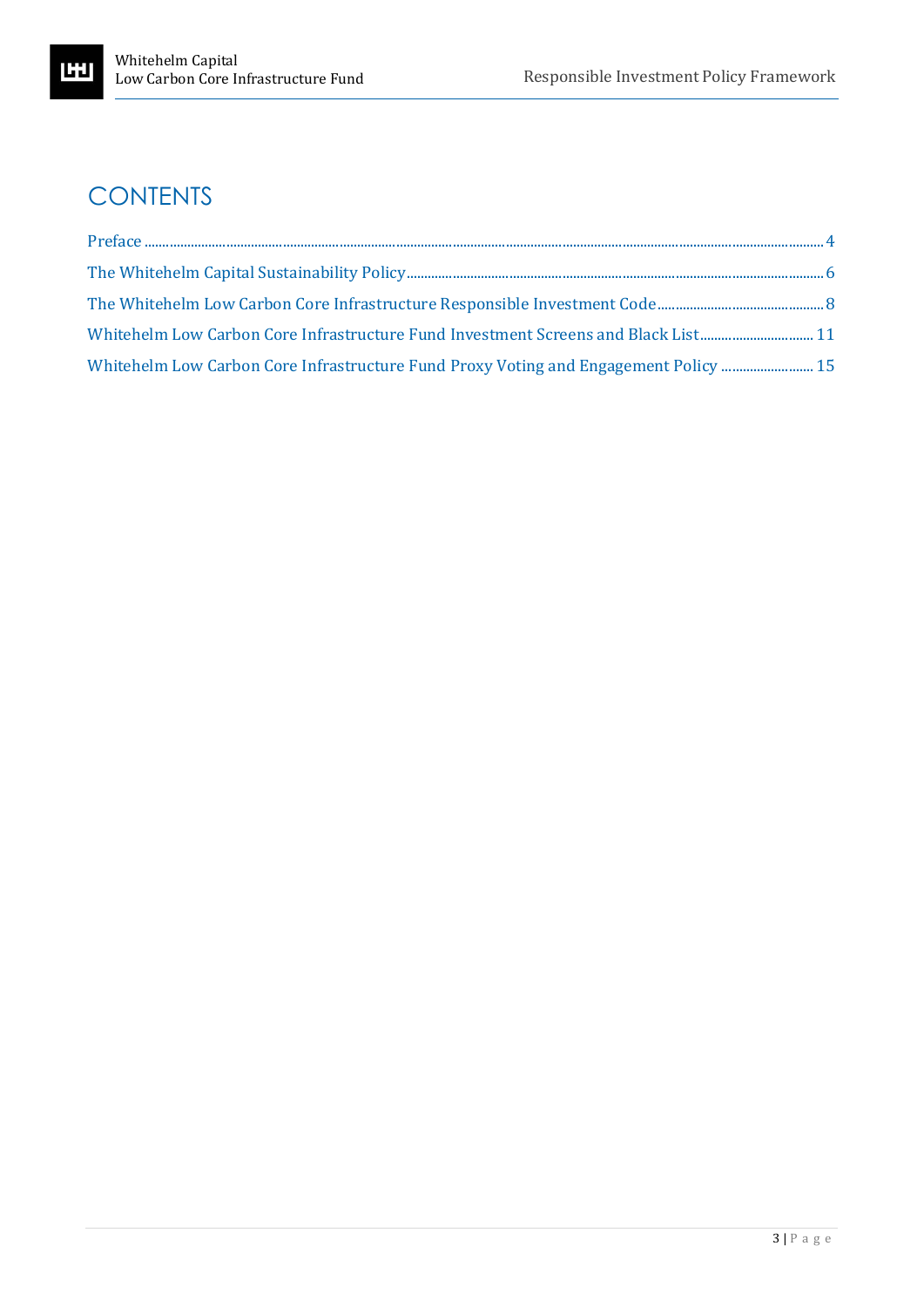

# <span id="page-3-0"></span>**PREFACE**

Whitehelm Capital, as the investment manager of the Whitehelm Low Carbon Core Infrastructure Fund (LCCIF) has a robust Responsible Investing framework. Under the overarching Sustainability Policy, Whitehelm maintains a Responsible Investment Code, Black List and Screens, and Proxy Voting and Engagement policies specific to the Whitehelm LCCIF.

In 2017 we became a signatory to the UN backed Principles of Responsible Investment and put in place a formal Sustainability Policy, but environmental, social and governance (ESG) considerations have always been built directly into asset selection and management since the we started investing in infrastructure over 23 years ago.

Whitehelm Capital is a long-term investor; we look for high quality defensive assets which we could hold for many years. For the Whitehelm LCCIF, we take a precautionary approach to ESG and climate change related risks. Companies with serious ESG violations or facing acute climate change risk are excluded from the Fund.

Whitehelm Capital conducts analysis on each investee company's adherence to global norms, and maintains a 'black list' of countries where for ethical and ESG reasons we will not invest. This list includes all sanctioned regimes identified in EU, UK and Australian sanction lists. We also have clear anti-corruption, anti-bribery and anti-money laundering policies and training, further strengthened by periodical compliance testing. The Whitehelm LCCIF has negligible exposure to tobacco, alcohol, or weapons production.

With long useful lives, large physical footprints and high amounts of debt, infrastructure assets can have elevated ESG risk profiles relative to other sectors. Assets in industrial sectors such as technology, retail, and manufacturing, have shorter useful lives, and may be able to evolve and adapt to longer term risks, but this is not the case with most infrastructure assets. Long term risks can have a large impact on asset values due to the proportion of the value that is generated from earnings assumed in the outer years of the asset's useful life. These risks must be assessed, appropriately priced, and managed carefully.

### Global Warming and Energy Transition Risks

We spend a lot of time thinking about climate change risks. Power and heat generation is responsible for nearly 60% of all global greenhouse gas (GHG) emissions, so energy infrastructure will face significant structural changes over the coming years. Similarly, transportation contributes over 20% of all anthropogenic GHG emissions, so transport infrastructure is also facing major structural change<sup>1</sup>. We are continually building on the research and tools we use in this area, as data and company reporting improves.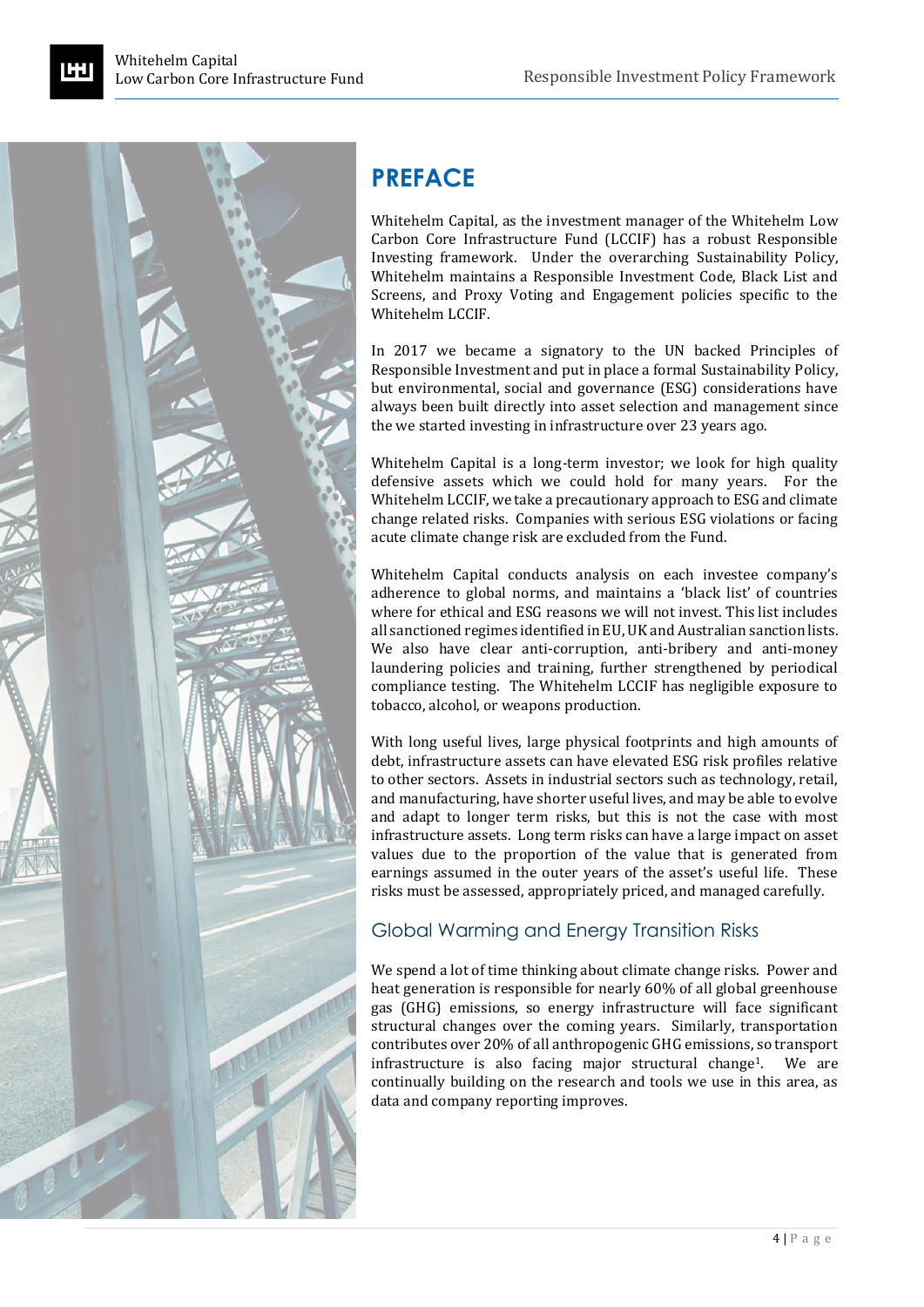The Whitehelm LCCIF takes a 'maximum 2°C warming pathway compliance' approach. This approach recognises that companies that can adjust over time to the policy and market changes necessary to meet the 2°C warming target will be less subject to stranded asset risk and the destruction of investor capital. We look not only at direct emissions, but also at facilitated (Scope 3) emissions, which captures the embedded emissions carried by pipelines storage and transportation assets, and more accurately reflects the scale of climate change risks.

Carbon intensity data is used as a quantitative input in our stock selection process, but we also look qualitatively at the underlying climate change risks.

### 'Norms-Based' Analysis

To supplement our own research Whitehelm Capital subscribes to qualitative ESG research from ISS Ethix. ISS Ethix provide "norm-based" analysis and screening; assessing each company's adherence to global norms on environmental protection, human rights, labour standards, and anti‐corruption. Whitehelm receives a daily update which covers all stocks in the Whitehelm universe.

The global norms and frameworks which ISS Ethix use are set out in international initiatives and guidelines, which include the UN Global Compact, OECD Guidelines for Multinational Enterprises, ILO Tripartite Declaration of Principles, UN Draft Human Rights Norms for Business, UN Guiding Principles on Business and Human Rights, and other sector or theme specific standards (for example, the Fair Labor Association (FLA), and the Ethical Trading Initiative (ETI) for UK-based companies).

### Proxy Voting and Engagement

Whitehelm Capital considers active ownership to be integral to creating of long-term value for Whitehelm LCCIF investors. Proxy voting is a key element of company engagement and Whitehelm Capital's approach to being a responsible asset manager. Whitehelm reviews every resolution put to shareholders, and where possible, all proxies are voted.

Whitehelm Capital engages with investee companies on a range of issues, including environmental social and governance issues. In 2020 we have started to build out our engagement activities in a more systematic way, and are continuing to expand on this.

In 2019, Whitehelm Capital joined the collaborative engagement platform of the Principles of Responsible Investment (PRI), and in 2020 have joined the ISS pooled engagement service.

#### So what does this mean?

At a day-to-day level for the Whitehelm LCCIF, the Responsible Investment Framework translates to:

- Monitoring the ESG risks of the stocks currently held in the portfolio.
- Selling out of a stock if the risks rises to an unacceptable level.
- If selecting a new stock for the portfolio, undertaking additional research and risk analysis.
- Actively voting proxies and actively engaging with investee companies on ESG issues.
- Being transparent with fund investors.

The Responsible Investment Framework is not designed to be static. As ESG and sustainability issues continue to evolve and data availability improves, Whitehelm Capital will continue to refine its approach to responsible investment and its reporting to investors.

<sup>1</sup> https://www.iea.org/publications/freepublications/publication/CO2EmissionsfromFuelCombustionHighlights2017.pdf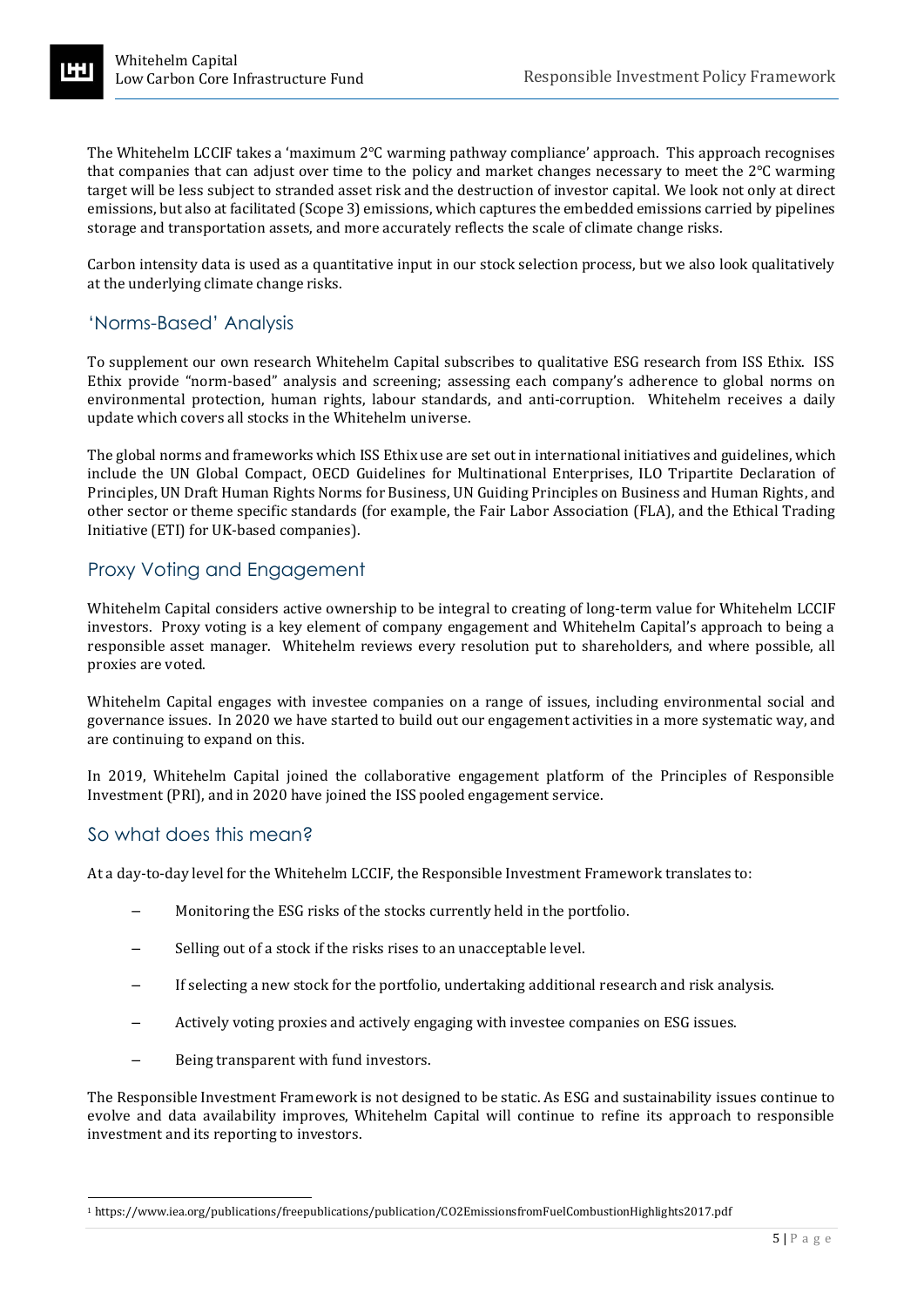# <span id="page-5-0"></span>**THE WHITEHELM CAPITAL SUSTAINABILITY POLICY**

Respect for the individual, society and the environment is the foundation of Whitehelm's culture. We are dedicated to conducting ourselves in accordance with the highest legal, ethical, and professional standards throughout our business and investment operations. Sustainability is at the core of everything that we do, from how we run our business to the investments we make.

We believe that being at the forefront of sustainability leads to the best economic outcomes. Assessment of, and appropriate engagement on, environmental, social and governance (ESG) matters is fundamental to achieving and maintaining investment excellence.

Over two decades of experience in responsible investing has demonstrated to Whitehelm the fundamental importance of the broad set of extra-financial considerations concerning ESG issues to investment outcomes. We focus on these matters in order to succeed at making sustainable long-term investments, at managing real assets through their life-cycle, and at delivering outstanding returns to our investors.

Whitehelm aims to be a leader in responsible investment best practice among infrastructure fund managers and advisers. Our sustainability approach deals with a multitude of factors that, if not properly managed, could have a direct impact on financial and reputational risks to which Whitehelm, its stakeholders and investors are exposed. It pervades each step of our business and our investment process, from acquisition through to divestment. It includes systematically collecting and assessing data from our portfolio companies and actively working with them to support positive sustainability outcomes.

Our Sustainability Policy provides guidance on the integration of sustainability across all Whitehelm's activities and confirms our commitment to:

- factoring Sustainability and ESG into all investment analysis and investment processes conducted across all Whitehelm business lines;
- having a positive impact on the environment through initiatives such as achieving carbon neutrality throughout all Whitehelm's activities and encouraging our portfolio companies to do likewise;
- actively promoting and implementing Diversity, Equity and Inclusion (DEI) matters throughout our organisation and encouraging our portfolio companies to act accordingly;
- implementing a remuneration framework where adherence to the Sustainability Policy is part of the performance management framework and links to, and can directly impact, the remuneration of employees;
- identifying and implementing ways to support positive change within the communities that Whitehelm and our portfolio companies operate, including charity support and volunteering to further local initiatives;
- respecting the human rights of those who may be affected by our investment activities and seek, prior to making an investment, to ensure that we do not invest in companies that utilise child or forced labour or maintain discriminatory policies or practices;
- supporting the payment of competitive wages and benefits and providing a safe and healthy workspace in conformance with national and local laws;
- implementing a governance framework that is led by senior Whitehelm Board and Executive members and includes the use of Sustainability and DEI committees. Whitehelm's Chief Executive and staff from all business lines are represented on these committees to secure proper implementation and organisational oversight of ESG matters;
- complying with applicable international, national, state, and local labour laws in the countries in which we invest, and respecting the rights of employees to decide whether or not to join a union and engage in collective bargaining; and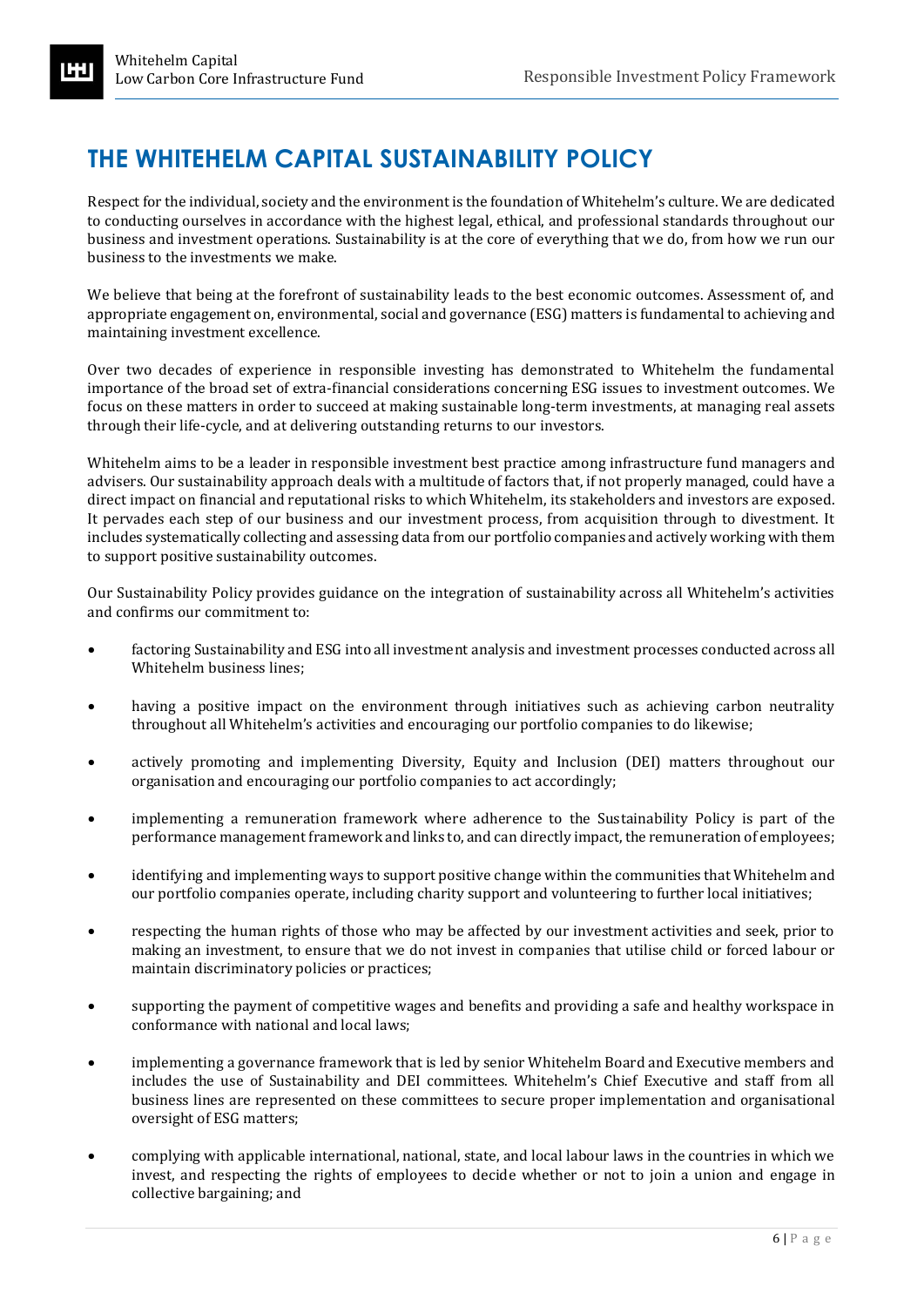• operating in compliance with the International Finance Corporation (IFC) Performance Standards and the relevant Environmental, Health and Safety (EHS) guidelines applicable to our sector and those that we invest in

To achieve these aims and commitments, Whitehelm embraces current best practices and commits to:

- being a signatory of, and operating in accordance with, the UN Global Compact's 10 Principles and encouraging our portfolio companies to operate accordingly;
- contributing to the achievement of the United Nations Sustainable Development Goals (SDGs) and encouraging our portfolio companies to contribute accordingly;
- being a member of, and actively committing ourselves to, the United Nations backed Principles for Responsible Investing (UNPRI);
- supporting the goals of the Paris Agreement to limit global warming to well below 2, preferably to 1.5 degrees Celsius, compared to pre-industrial levels;
- being a supporter of, and operating in accordance with, the recommendations of the Taskforce on Climaterelated Financial Disclosures (TCFD) and encouraging our portfolio companies to operate accordingly; and
- providing transparency on the ESG performance of our investments through our membership of GRESB Infrastructure

The commitments in this Sustainability Policy are contextualised in a practical framework, the Whitehelm Low Carbon Core Infrastructure Fund (LCCIF) Responsible Investment Code.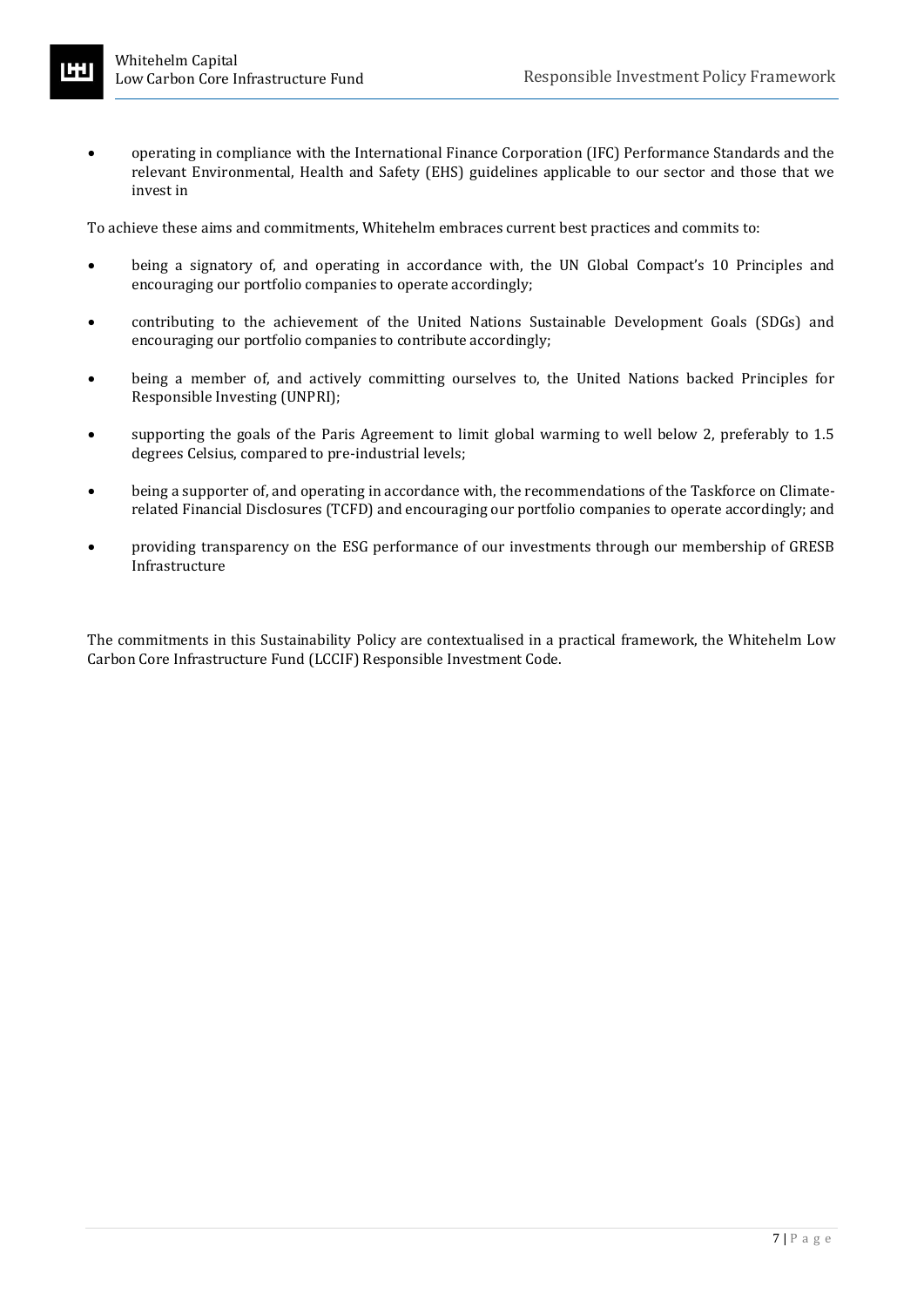## <span id="page-7-0"></span>**THE WHITEHELM LOW CARBON CORE INFRASTRUCTURE RESPONSIBLE INVESTMENT CODE**

The Whitehelm Low Carbon Core Infrastructure Fund (LCCIF) Responsible Investment Code defines seven principles and supporting guidelines to achieve the aims and commitments set by our Sustainability Policy.

To achieve these aims and commitments, the Whitehelm LCCIF not only embraces current best practices and is committed to operate in accordance to the UN Global Compact's 10 Principles and ascribe to the United Nations Principles for Responsible Investment (UNPRI), but also endeavours that its assets and portfolio companies operate in accordance with the same principles.

This Code applies to the Whitehelm LCCIF's listed infrastructure equity investments.

### **GOALS**

The Whitehelm LCCIF aims to be a global leader in responsible investment in infrastructure, and to create, foster and raise a culture of responsible investment, by its employees, in its portfolio companies and assets, and in the broader financial community.

The Whitehelm LCCIF is committed to long term value creation and sustainable growth, and acknowledges the importance of investing in a responsible fashion, considering environmental, social and governance (ESG) matters, while preserving high ethical and business integrity standards.

Given the relevance of environmental, social and governance matters as both risks and opportunities for infrastructure assets, the Whitehelm LCCIF believes that the correct management of ESG issues both contributes to value creation and also materially reduces risk.

As a long term investor, the Whitehelm LCCIF believes in the need to embrace ESG considerations and matters in its culture, policies, and practices, to diminish risk, increase financial returns, meet our investors' expectations and contribute to society as a whole.

#### **PRINCIPLES AND GUIDELINES**

**The Whitehelm LCCIF will: Strengthen awareness of environmental, social and governance issues in its culture and processes, investment analyses and activities, aiming at reinforcing the practice of responsible investment.** 

- Provide employees and portfolio companies with educational materials on ESG matters.
- Ensure its employees are appropriately trained on ESG sensitive matters.
- Develop and embrace up-to-date policies, systems, and tools.

**The Whitehelm LCCIF will: Prior to the investment being undertaken, ensure that ESG issues are manageable through adequate procedures and, after the investment, monitored to reduce risks and maximize compliance with Whitehelm's standards.**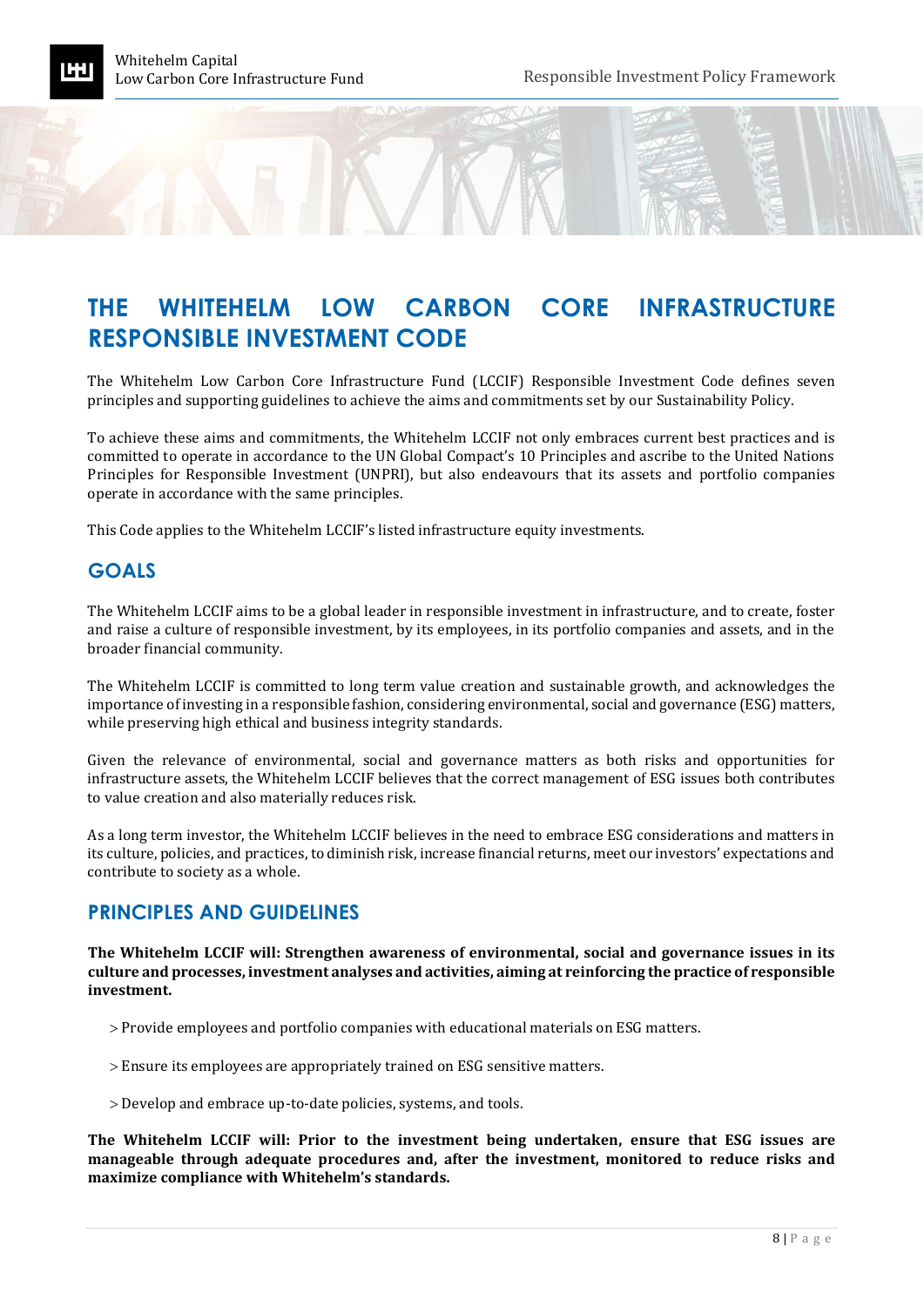Evaluate all material actual and latent ESG risks, the actions taken in the past and currently in place to deal with them and the deployable mitigants for the future.

- Ensure ESG risks will not compromise Whitehelm LCCIF's reputation and business performance.
- Periodically report on ESG progress to investors, clients, and the general public.

#### **The Whitehelm LCCIF will: Employ an integrated approach to ESG risk evaluation and management, which considers multiple risks through the entire investment process, from investment origination to exit.**

 Develop and periodically review an internal ESG risk assessment framework that is appropriate for listed equity investing.

Employ the risk assessment framework during due diligence.

 On an ongoing basis, monitor relevant ESG related threats and opportunities, considering their potential impact on both the individual stocks and the portfolio as a whole.

Monitor portfolio companies' ESG performance and report to clients and investors.

#### **The Whitehelm LCCIF will: Choose investment partners with a proven track record of high ethical and business integrity standards and alignment with the Whitehelm LCCIF's views on ESG matters.**

- Assess the ethical and business integrity standards of business partners.
- $>$  Make ESG one of the evaluation parameters in the choice of investment partners.

 Where possible, educate business partners about the Whitehelm LCCIF's ESG approach and its commitment towards sustainability.

#### **The Whitehelm LCCIF will: Only invest in countries and businesses that meet the Whitehelm LCCIF's requirements on specific ethical issues (e.g. no human rights abuse, no corrupt businesses, etc.).**

 Define and comply with a "Negative Screen" list of specific issues that must be complied with before investment is permitted.

 Define and comply with a "Black List" of countries where the Whitehelm LCCIF is not willing to invest, based on a set of indicators including ESG related issues (e.g. protection of human rights, corruption level, respect/signatory of international environmental protocols and regulations, etc.).

Ensure the "Negative Screen" and "Black List" are regularly updated to keep track of ongoing developments.

#### **The Whitehelm LCCIF will: Promote the respect of high standards of integrity, honesty, and business conduct by portfolio companies.**

- Abide by the Voting Policy and vote on all Shareholder matters where delegated to do so.
- Where appropriate, incorporate ESG issues into the engagement with investee companies.
- $>$  Seek appropriate disclosure on ESG issues by the entities in which we invest.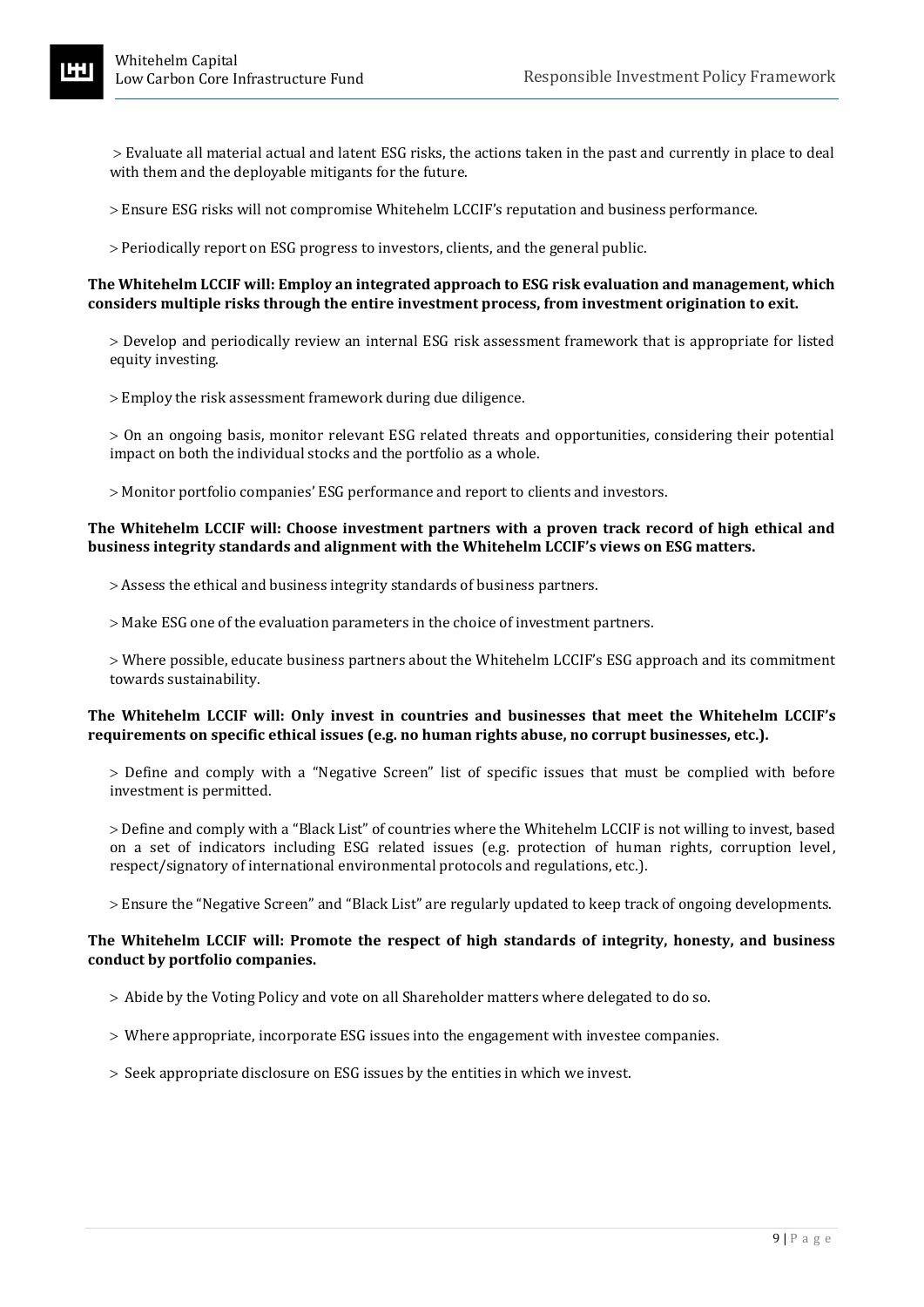#### **The Whitehelm LCCIF will: Foster ESG awareness in the industry, stimulating competitors and peers to embrace responsible investment practices.**

- Promote our engagement and effort on responsible investment within the industry.
- Engage in the activities promoted by the various responsible investment networks.
- Participate in events and talks, publish research and papers on the topic.

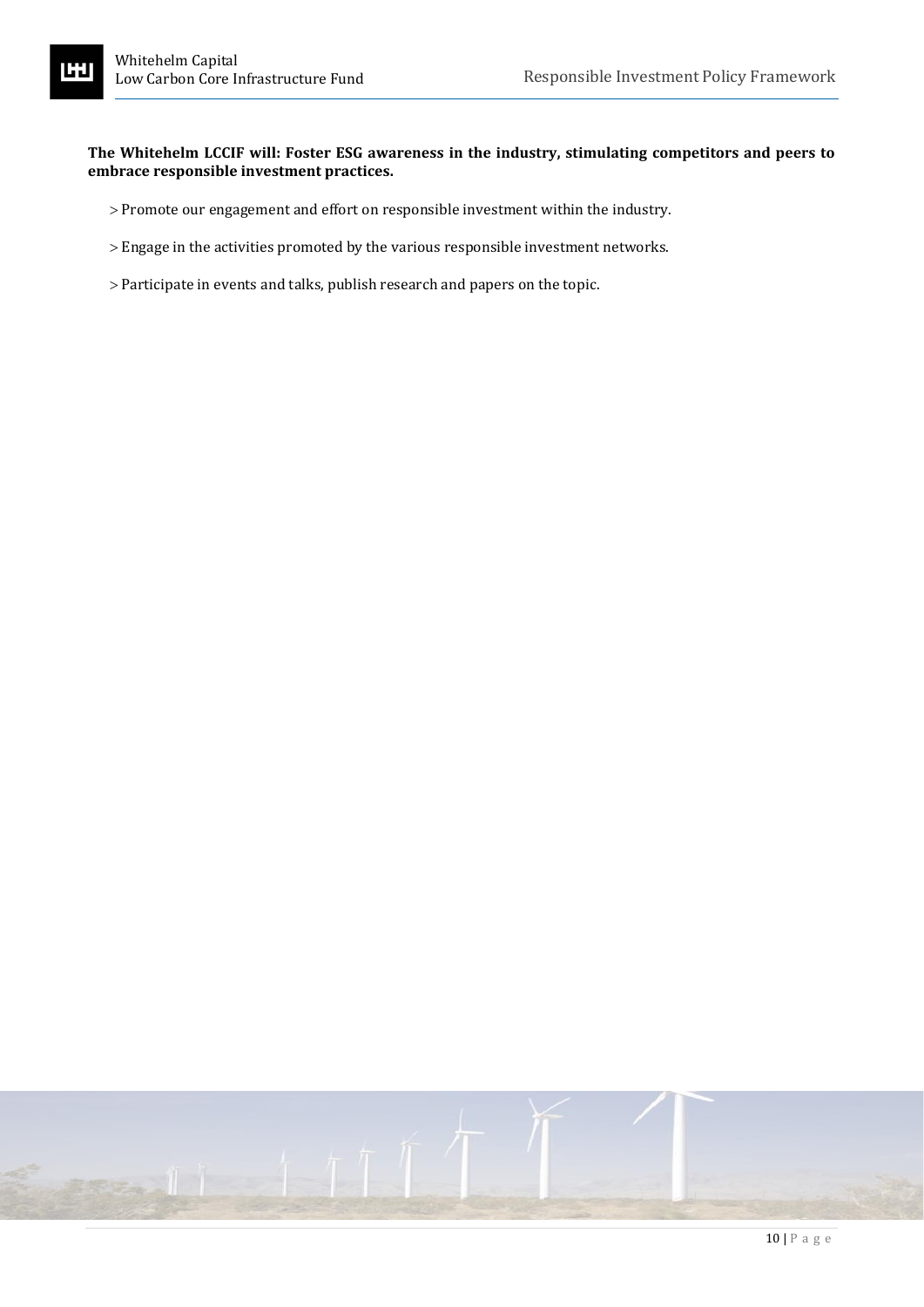## <span id="page-10-0"></span>**WHITEHELM LOW CARBON CORE INFRASTRUCTURE FUND INVESTMENT SCREENS AND BLACK LIST**

## **INTRODUCTION**

The Whitehelm Low Carbon Core Infrastructure Fund (LCCIF) Responsible Investment Code defines seven principles and supporting guidelines to achieve the aims and commitments set by our Responsible Investment Policy.

One of those Principles stipulates that Whitehelm Capital will only invest in countries and businesses that meet Whitehelm's requirements on specific ethical and ESG issues. To implement this Principle, Whitehelm has defined a "Negative Screen" of specific issues that must be complied with before investment is permitted.

In its drive to achieve best practice, Whitehelm has also developed a "Positive Screen" to guide its investment process when seeking sustainable investment opportunities.

In addition, Whitehelm has defined a "Black List" of countries where Whitehelm is not willing to invest, based on a set of indicators including ESG related issues.

Both Negative and Positive Screens as well as the Black List are regularly updated to keep track of ongoing developments.

## **NEGATIVE SCREEN**

#### Sanctions

The Whitehelm LCCIF will NOT invest in a company that is subject to, or where its directors or employees are subject to, asset freeze sanctions imposed by the UN, EU, UK or Australia.

#### Human Rights

The Whitehelm LCCIF will NOT invest in a company that does not comply with international, national, state, and local labour laws in the countries in which it is active.

The Whitehelm LCCIF will NOT invest in a company that utilises child or forced labour or maintains discriminatory policies or practices.

#### Bribery or Corruption

The Whitehelm LCCIF will NOT invest in a company that is involved with bribery, money laundering, or corruption.

#### Black List Countries

The Whitehelm LCCIF will NOT invest in a company that is head-quartered in, or earns more than 20% of EBITDA from operations in, countries that are on Whitehelm's Black List.

#### Negative Impacts on Society

The Whitehelm LCCIF will NOT invest in a company which derives 10% or more of revenue from the production of goods or services that Whitehelm considers likely to have a material negative impact on society, including, but not limited to:

- tobacco.
- gambling,
- illegal drugs,
- sex-related industries, and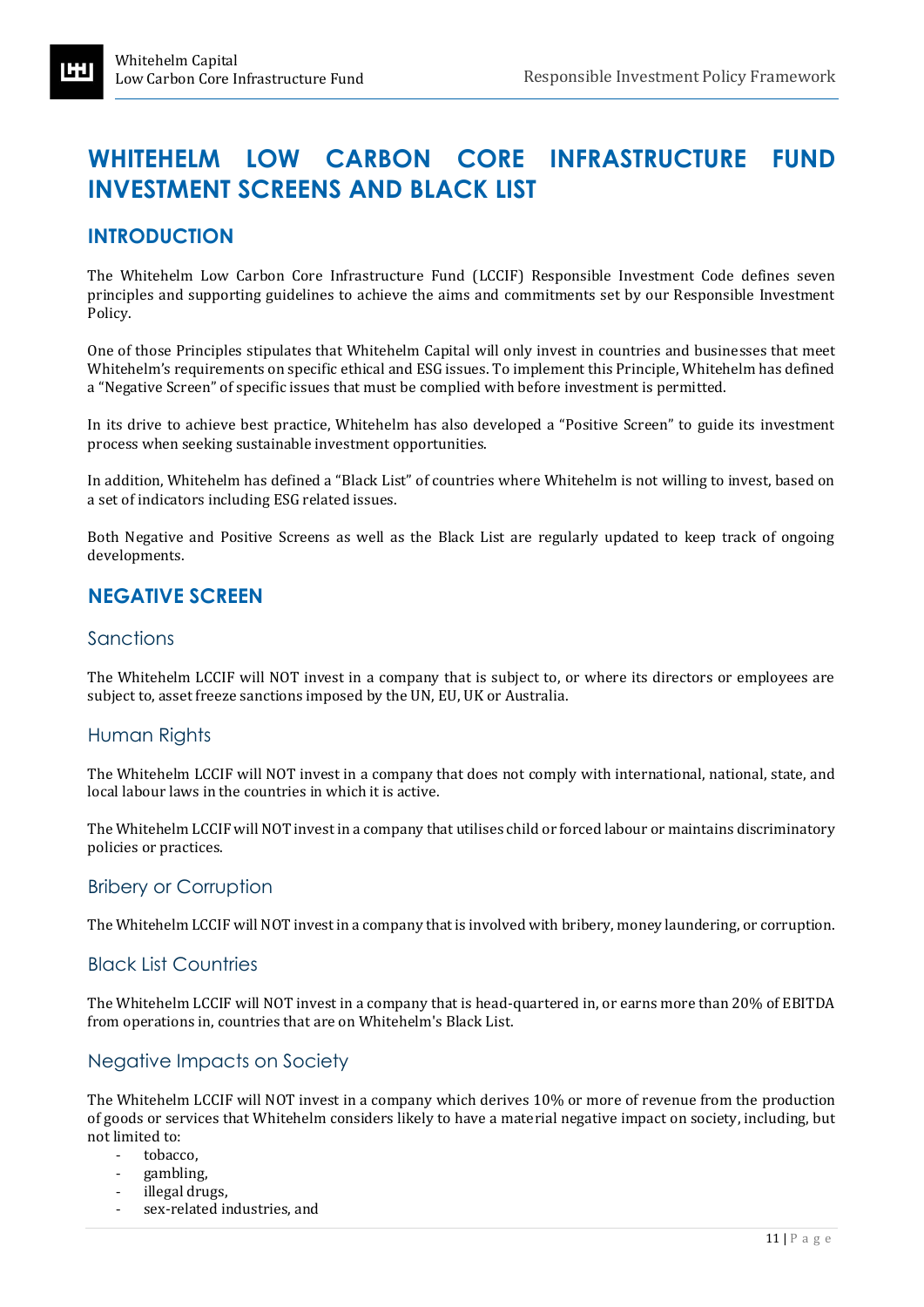- armaments

#### Negative Impacts on the Environment

The Whitehelm LCCIF will NOT invest in a company that it considers likely to have a material negative impact on the environment unless it is assessed the company can reasonably transition away from such negative impacts.

This includes companies which derive 10% or greater revenue from the mining and related services of:

- thermal coal,
- unconventional oil, and
- unconventional gas

And companies which derive 30% or more of revenues from the mining and related services of:

- Conventional oil, and
- Uranium

With regard to global warming, the Whitehelm LCCIF will NOT invest in companies which generate or facilitate greenhouse gas emissions it considers are not compatible with a maximum 2 degree warming pathway, or which have plans to increase greenhouse gas emission intensity.

### **POSITIVE SCREEN**

In its drive to achieve best practice, the Whitehelm LCCIF has developed a Positive Screen to guide its investment process when seeking sustainable investment opportunities. This Positive Screen is guided by Whitehelm's proprietary research as well as external agencies such as UN, OECD, IFC, UNPRI and GRESB.

### **Environmental**

The Whitehelm LCCIF will seek to invest in companies that actively contribute to:

- Energy transition
- Reduction of climate change
- Mitigation of the impacts of climate change
- Prevention of flooding
- Sustainable economic development

#### Social

The Whitehelm LCCIF will seek to invest in companies that actively promote and support:

- Workforce diversity
- Voluntary unionisation of labour
- Development of deprived areas
- Positive engagement with and support of local communities
- Prevention of modern slavery or the use of child labour

#### Governance

The Whitehelm LCCIF will seek to invest in companies that actively promote and can demonstrate best practice in:

- Corporate governance and risk management
- Financial governance, reporting and transparency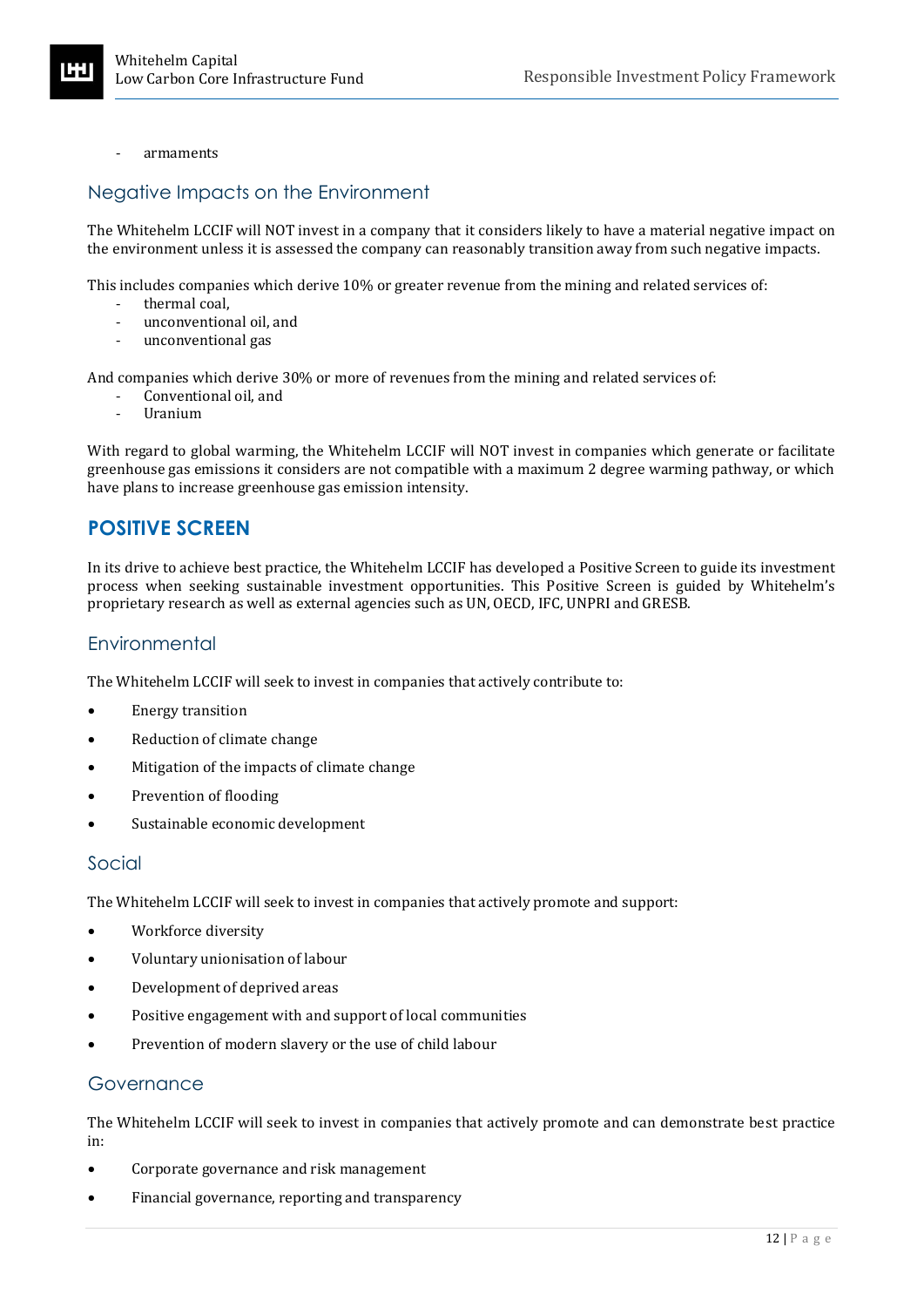- ESG implementation
- Board representation and diversity
- Anti-money laundering
- Anti-bribery.

## **BLACK LIST**

In addition to its aim to invest principally in OECD countries, the Whitehelm LCCIF chooses NOT to invest in companies that are active in countries that:

- are subject to financial sanctions imposed by the UN, EU, United Kingdom or Australia; or
- have been identified as requiring action or monitoring by the Financial Action Task Force.

In the event said institutions update their country lists to include a country in which existing Whitehelm managed investments have either physical presence or a material trading exposure, Whitehelm management will prepare a positioning-paper addressing any suggested measures or responses to be taken to mitigate such violation, at the discretion of the Whitehelm Listed Strategies Investment Committee

| Afghanistan                      | Montenegro      |
|----------------------------------|-----------------|
| <b>Belarus</b>                   | Myanmar (Burma) |
| Bosnia & Herzegovina             | Nicaragua       |
| Burundi                          | North Korea     |
| Central African Republic         | Russia          |
| China                            | Serbia          |
| Democratic Republic of the Congo | Somalia         |
| Egypt                            | South Sudan     |
| Guinea                           | Sudan           |
| Guinea-Bissau                    | Syria           |
| Haiti                            | Tunisia         |
| Iran                             | Turkey          |
| Iraq                             | Ukraine         |
| Lebanon                          | Venezuela       |
| Libya                            | Yemen           |
| Mali                             | Zimbabwe        |
| Moldova                          |                 |

#### **UN, EU, UK, AUS Combined<sup>2</sup> (ex-US)<sup>3</sup>**

<sup>2</sup> https://sanctionsmap.eu/#/main

<sup>3</sup> On 22 November 1996, the Council of the EU decided to respond to the extraterritorial measures taken by the US which purport to affect EU Member States or natural and legal persons, their activities or interests. The Council expressed the view that such laws with extra-territorial application violate international law. There are no EU restrictive measures with respect to the US per se, rather the EU introduced legislation that allows each Member State to take the measure it deems necessary to protect the interests of the natural or legal persons affected by the extra-territorial application of a third country´s laws.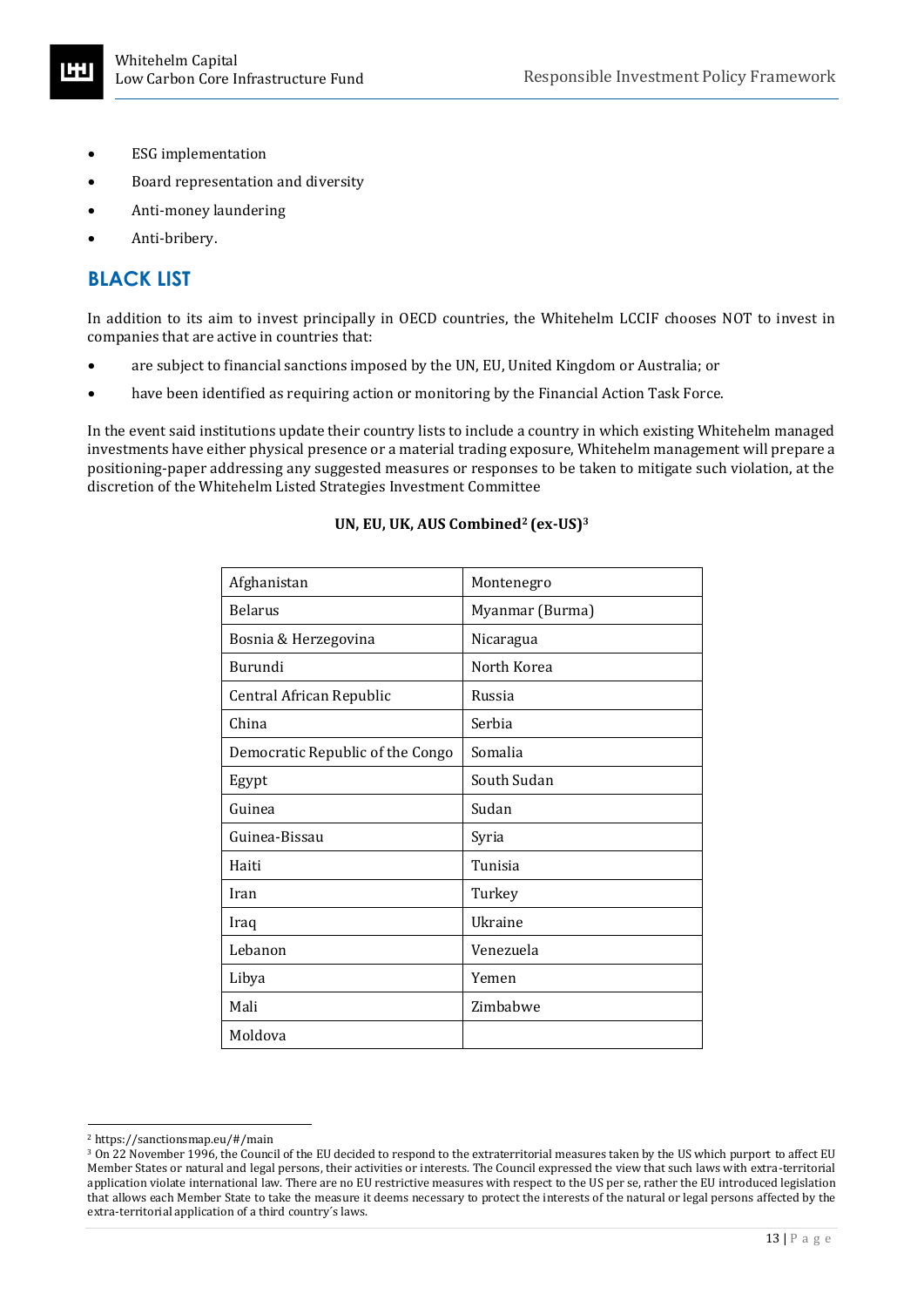ĽIJ

| Albania         | Mongolia    |
|-----------------|-------------|
| <b>Barbados</b> | Myanmar     |
| <b>Botswana</b> | Nicaragua   |
| Burkina Faso    | North Korea |
| Cambodia        | Pakistan    |
| Cayman Islands  | Panama      |
| Ghana           | Senegal     |
| Iran            | Syria       |
| Iceland         | Uganda      |
| Jamaica         | Yemen       |
| Mauritius       | Zimbabwe    |
| Morocco         |             |

### **High risk & non-cooperative jurisdictions<sup>4</sup>**

Last update June 2021

<sup>4</sup> http://www.fatf-gafi.org/countries/#high-risk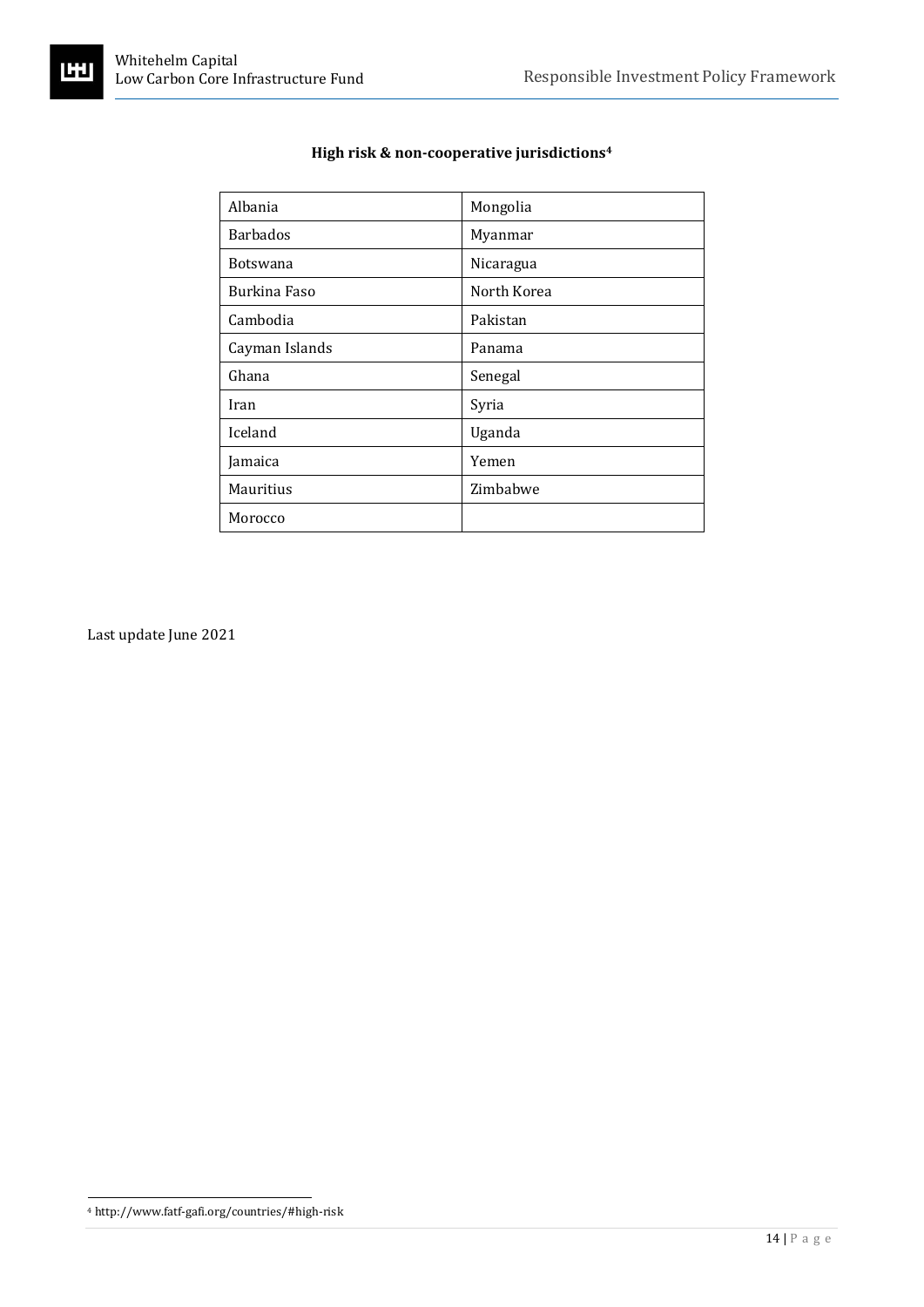# <span id="page-14-0"></span>**WHITEHELM LOW CARBON CORE INFRASTRUCTURE FUND PROXY VOTING AND ENGAGEMENT POLICY**

- 1. Whitehelm will vote or instruct the custodian to vote on all matters brought before Shareholders, whether of routine nature or of special consideration.
- 2. Recommendations in respect to all matters and matters of special consideration will be approved by the portfolio management team, with the voting record to be reviewed by the Whitehelm Capital Listed Strategies Investment Committee on a regular basis. The portfolio management team will monitor relevant corporate events and ensure that the exercise of voting rights is in accordance with the investment objectives of the Fund, and that voting rights are exercised for the exclusive benefit of the Fund investors.
- 3. Where practicable, all approved voting recommendations will be actioned by Whitehelm or transmitted to the custodian or client, as relevant, in sufficient time for the vote to be duly registered.
- 4. All voting recommendations will be based on the commercial interests of the Fund shareholders, which includes environmental, social and governance considerations.
- 5. Whitehelm will support resolutions which are aimed at appropriately increasing transparency and improving management of environmental, social and governance issues.
- 6. Whitehelm will engage, either directly or via collaborative platforms, with investee companies on issues which represent a material risk to shareholders, including but not limited to governance, transparency, sustainability, and corporate behaviour.
- 7. A record of voting shall be maintained, and Whitehelm will periodically report to investors on proxy voting and engagement activities.